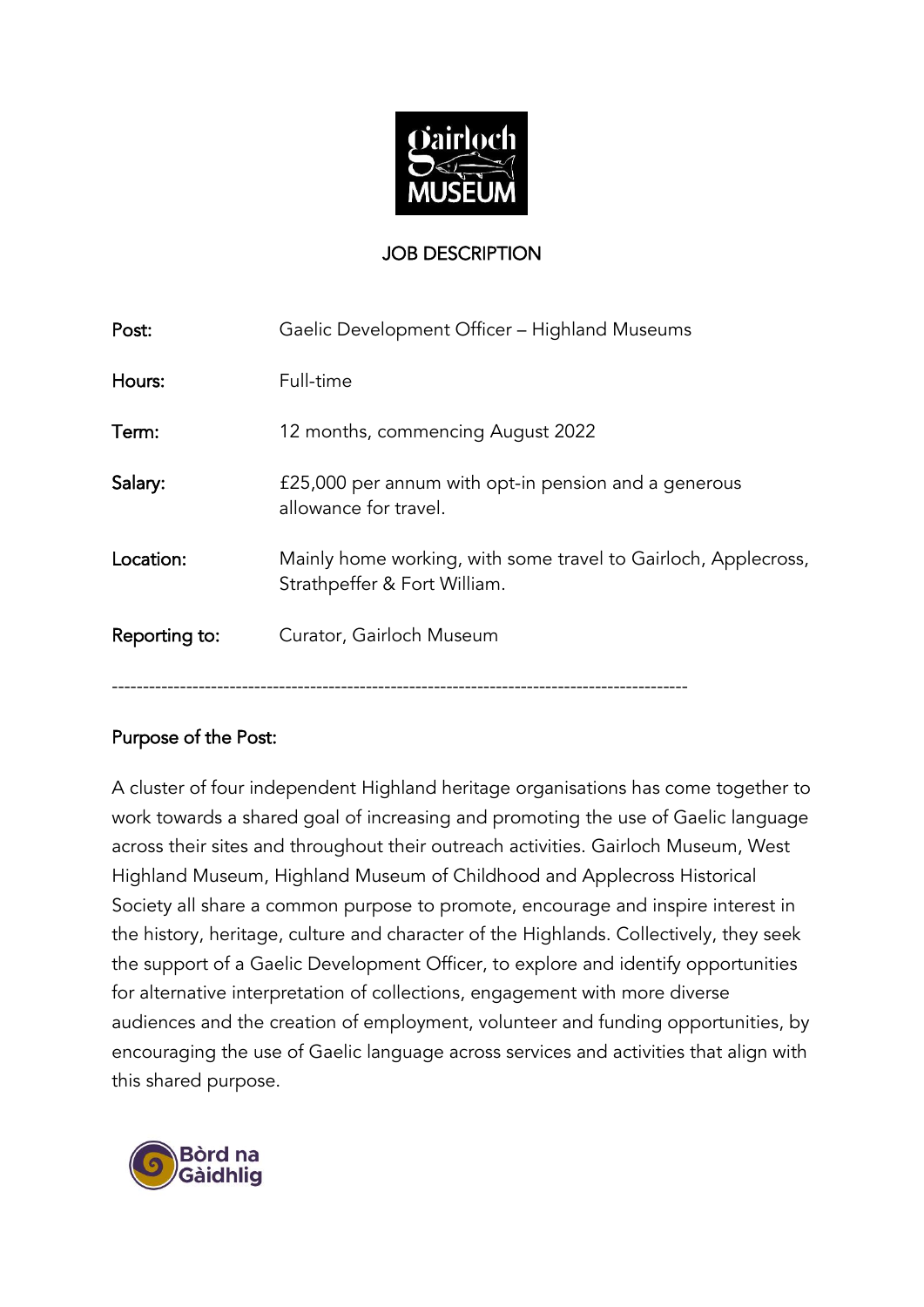#### Key Tasks & Activities:

- Work with the four individual organisations to plan and schedule a programme of consultation and development activities specific to each organisation but exploiting communalities.
- Ascertain existing Gaelic strategies/policies for each organisation, identify individual needs and ambitions and work with organisations to research, develop and achieve realistic outputs and outcomes as part of revised strategies/policies.
- Work with organisations to explore opportunities for interpretation of collections through the lens of Gaelic culture and in the Gaelic language.
- Develop operational links between heritage organisations, Gaelic medium institutions, further and higher institutions such as UHI, Sabhal Mòr Ostaig, and other Gaelic speaking groups.
- Develop organisations' resources to promote greater involvement and interest from Gaelic speakers in their communities and enable the growth of the Gaelic language in organisations through organised activities and outreach opportunities.
- Promote cultural change amongst organisations, and the benefits of engaging with Gaelic speaking communities for the strategic development and sustainability of individual organisations.
- Work with organisations to establish and support a 'Gaelic Champion' in each location, who will take forward ambitions to undertake activities through the Gaelic language and embed heritage activities in Gaelic culture.

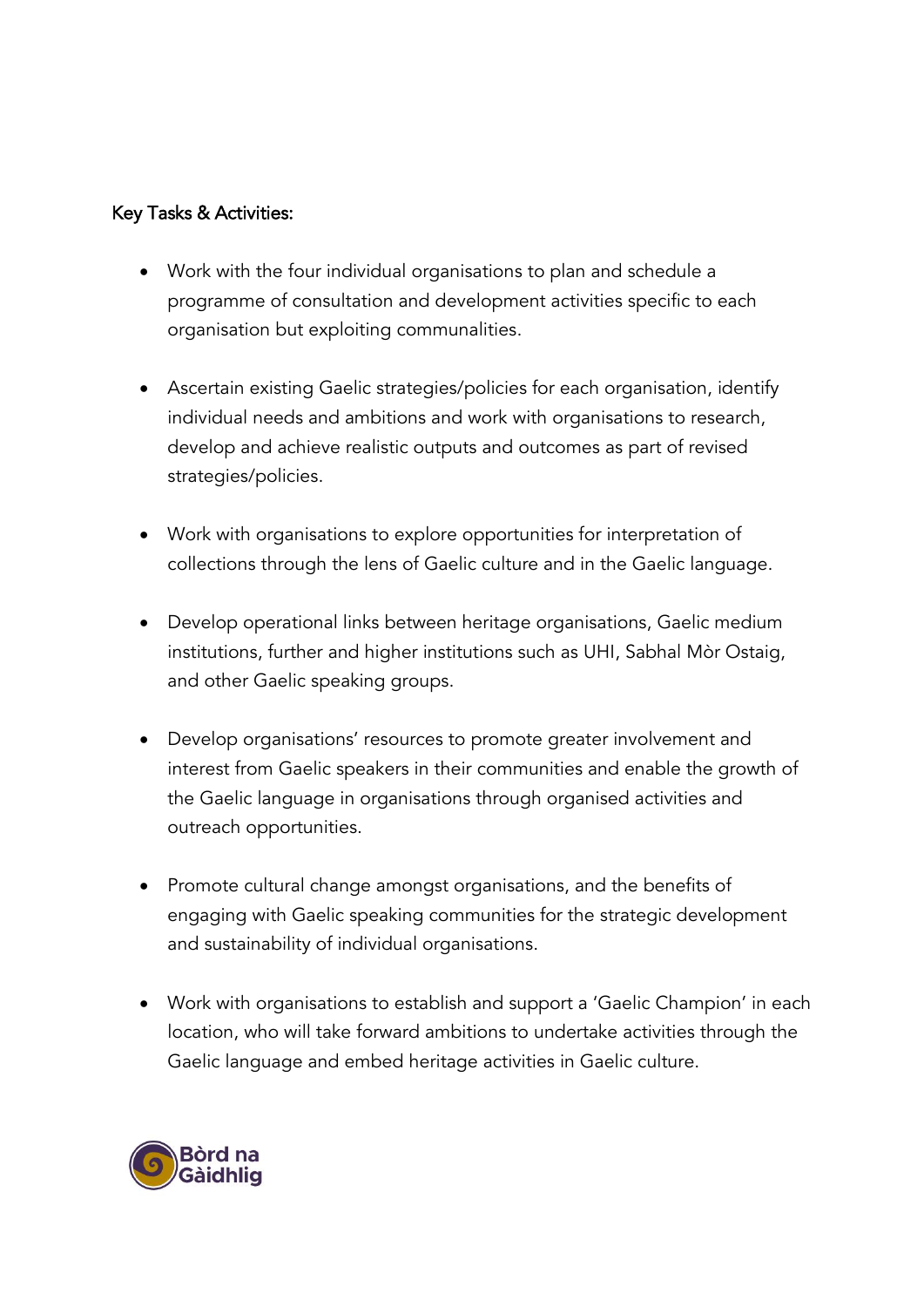Research and identify possible sources of funding and support for future opportunities/projects that will strengthen and embed the continued use of Gaelic language and inclusion of Gaelic culture within these organisations.

# Person Specification:

| <b>Essential Criteria</b>                                                                                                                                                       | Desirable Criteria                                                              |
|---------------------------------------------------------------------------------------------------------------------------------------------------------------------------------|---------------------------------------------------------------------------------|
| Excellent verbal and written<br>communication skills with fluency in<br>Gaelic, both verbal and written.                                                                        | Degree in Gaelic language, culture,<br>heritage or related subject.             |
| Interest in heritage related projects or<br>initiatives.                                                                                                                        | Experience of heritage related projects<br>or initiatives.                      |
| Knowledge and experience of<br>developing and implementing policies<br>and strategies, assessing progress,<br>identifying challenges, opportunities<br>and potential solutions. |                                                                                 |
| A motivational and positive attitude in<br>promoting the development of Gaelic<br>language and culture.                                                                         |                                                                                 |
| Experience in developing<br>opportunities for engagement and<br>confidence in engaging with a range<br>of diverse audiences.                                                    |                                                                                 |
| Self-motivated, with strong planning<br>and organisational skills.                                                                                                              |                                                                                 |
| Excellent research skills and ability to<br>confidently work within relevant                                                                                                    | Awareness and experience of local and<br>national approaches to Gaelic language |